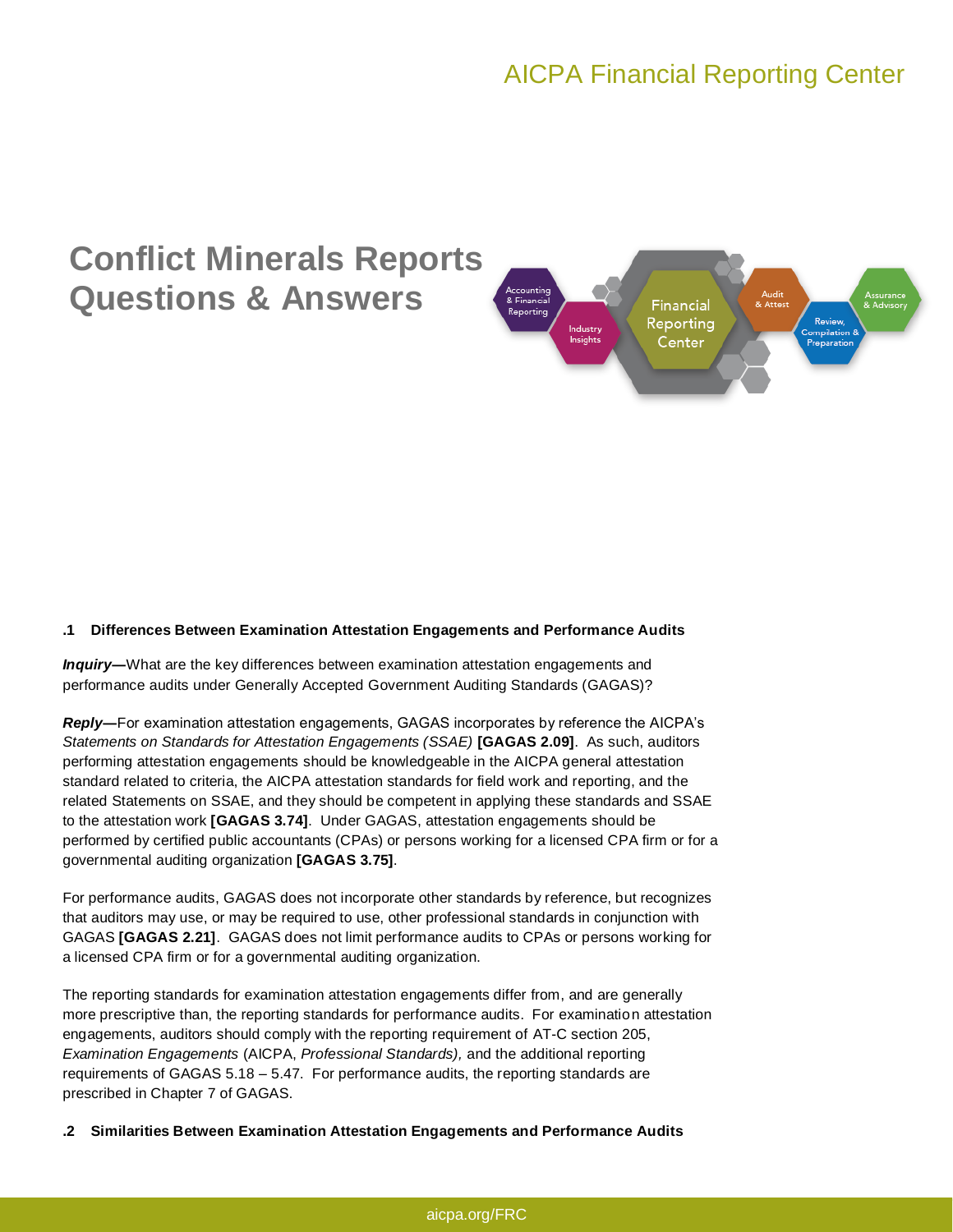*Inquiry—*What are the key similarities between examination attestation engagements and performance audits under Generally Accepted Government Auditing Standards (GAGAS)?

*Reply―*Auditors are required to obtain reasonable assurance that the evidence is sufficient and appropriate to support the auditors' findings and conclusions in both performance audits **[GAGAS 6.03]** and examination attestation engagements. Therefore, the level of work would be comparable between the two types of engagements.

Both types of engagements are subject to the general requirements in GAGAS Chapter 3. Among those requirements, each audit organization performing audits in accordance with GAGAS must (1) establish and maintain a system of quality control that is designed to provide the audit organization with reasonable assurance that the organization and its personnel comply with professional standards and applicable legal and regulatory requirements, and (2) have an external peer review performed by reviewers independent of the audit organization being reviewed at least once every 3 years **[GAGAS 3.82]**. For both examination attestation engagements and performance audits, practitioners performing work under GAGAS need to maintain their professional competence through continuing professional education (CPE)<sup>1</sup> **[GAGAS 3.76]**.

## **.3 Objectives of the IPSA**

 $\ddot{\phantom{a}}$ 

*Inquiry*—What are the audit objectives in performing an independent private-sector audit (IPSA)?

*Reply—*The audit objectives, as stated in Rule 13p-1 ("the Rule") of the Securities Exchange Act of 1934, are twofold:

(1) whether the design of the issuer's due diligence framework\* as set forth in the Conflict Minerals Report (CMR), with respect to the period covered by the report, is in conformity with, in all material respects, the criteria set forth in the nationally or internationally recognized due diligence framework used by the issuer, and (2) whether the issuer's description of the due diligence measures it performed as set forth

in the Conflict Minerals Report, with respect to the period covered by the report, is consistent with the due diligence process that the issuer undertook.

\* The terms *due diligence framework* and *due diligence measures* are both used in the Rule in describing this audit objective; however, the term *framework* more accurately reflects the intent of the objective as described in the discussion of the Rule.

The first objective addresses whether the issuer's due diligence framework is designed in conformity with the criteria set forth in a nationally or internationally recognized due diligence framework. It does not address implementation of the due diligence measures (that is, whether the due diligence measures were placed into operation) or whether the due diligence measures are operating effectively.

The second objective addresses whether the issuer actually performed the due diligence measures as they were described; in other words, did the issuer do what it said it did. It does not address whether the process undertaken and described by the issuer is consistent with the design of the issuer's due diligence framework or the criteria set forth in the nationally or internationally recognized due diligence framework used by the issuer.

The Rule states that "an audit objective requiring an auditor to express an opinion or conclusion as to the design and description of an issuer's due diligence measures is not as comprehensive as an audit objective requiring an auditor to express an opinion or conclusion as to the effectiveness of due diligence measures or the accuracy of conclusions in the Conflict Minerals Report. However, we believe that the audit will still be meaningful because it will provide some assurance from an independent third party that the issuer's due diligence framework is designed in conformity with the

 $1$  Every two years, at least 80 hours of CPE that directly enhances the practitioner's professional proficiency to perform attestation engagements or audits should be completed. At least 24 of the 80 hours of CPE should be in subjects directly related to government auditing, the government environment, or the specific or unique environment in which the audited entity operates. At least 20 hours of the 80 should be completed in any one year of the two-year period.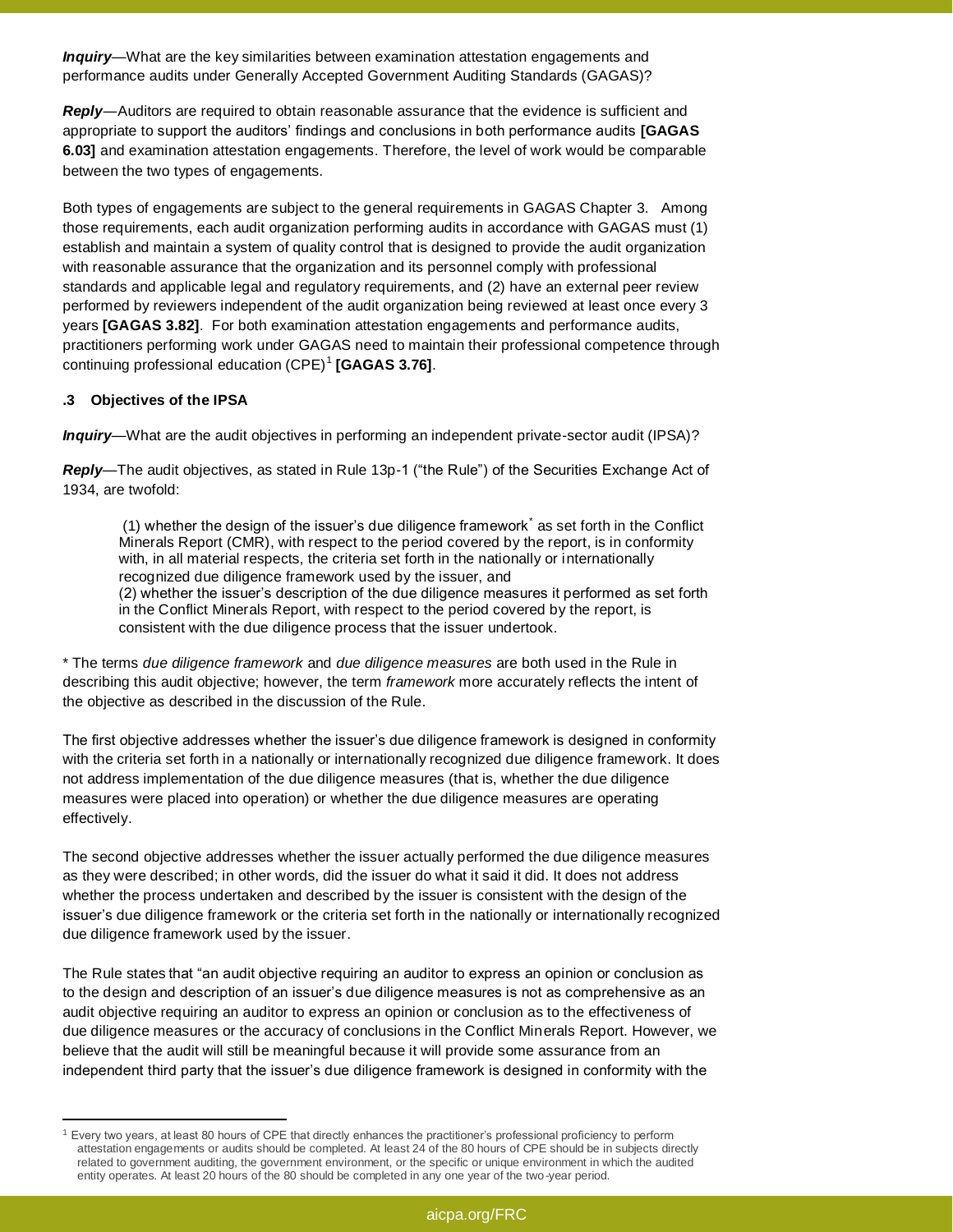relevant nationally or internationally recognized due diligence framework and that the issuer actually performed the due diligence measures as they were described."<sup>2</sup>

## **.4 Relationship Between the Objectives of the IPSA**

*Inquiry—*How do the two audit objectives relate to each other?

*Reply—*The two audit objectives are independent of each other. The first objective can be described as requiring the auditor to compare (A) to (B), where (A) is the design of the issuer's due diligence framework and (B) is the criteria set forth in the nationally recognized due diligence framework used by the issuer. The second objective can be described as requiring the auditor to compare (C) to (D), where (C) is the issuer's description of the due diligence measures it performed as described in the Conflict Minerals Report and (D) is the due diligence process that the issuer undertook. Neither (C), the issuer's description of the due diligence measures it performed, nor (D), the due diligence process that the issuer undertook, are compared to (A), the design of the issuer's due diligence framework, or (B), the criteria set forth in a nationally recognized due diligence framework.

## **.5 Criteria for IPSA as an Attestation Examination Engagement**

*Inquiry—*AT-C section 105, *Concepts Common to All Attestation Engagements* (AICPA, *Professional Standards)*, requires as a precondition for an attestation engagement, that the subject matter be appropriate (that is, capable of evaluation against criteria) and that the criteria to be applied in the preparation and evaluation of the subject matter are suitable and will be available to the intended. Does the portion of the Conflict Mineral Report that is subject to an IPSA meet these preconditions?

*Reply—*Yes. The subject matter of the first objective is the design of the issuer's due diligence framework as set forth in CMR, which the Rule requires to be evaluated against a nationally or internationally recognized due diligence framework. A nationally or internationally recognized framework, such as the Organization of Economic Co-Operation and Development *Due Diligence Guidance for Responsible Supply Chains of Minerals from Conflict-Affected and High-Risk Areas*, *Supplement on Tin, Tantalum & Tungsten* and *Supplement on Gold* (Second Edition, *OECD Publishing, 2013)* ("OECD framework"), provides suitable and available criteria for the first reporting objective.

The second audit objective addresses whether the issuer's description of the due diligence measures it performed as set forth in the Conflict Minerals Report, with respect to the period covered by the report, is consistent with the due diligence process that the issuer undertook. Thus, the criterion is whether the issuer's description of its measures is consistent with the measures undertaken. The issuer's description of the due diligence measures performed can be evaluated for consistency with the due diligence process the issuer undertook if competent persons using the same description would obtain materially similar evaluations.

AT-C section 105 requires that criteria be suitable and available. Evaluating the suitability of the description most efficiently occurs prior to testing of whether the description is consistent with what the entity actually did. In order for the description of the due diligence measures performed to be suitable, the entity's description must be objective, measurable, complete and relevant.

- Objective means the criteria should be free from bias. The description of the due diligence measures performed in the CMR should be objective; subjective language such as *best practice* or *industry standard* would not provide suitable criteria for an attestation engagement.
- Measurable means the criteria should permit reasonably consistent measurements of the subject matter; in this context, the words used in the description of the due diligence measures performed in the CMR need to be precise and specific, not vague or subjective in order for the description to provide suitable criteria for an attestation engagement.

 $\ddot{\phantom{a}}$ <sup>2</sup>Rule 13p-1 of the Securities Exchange Act of 1934, page 284-285.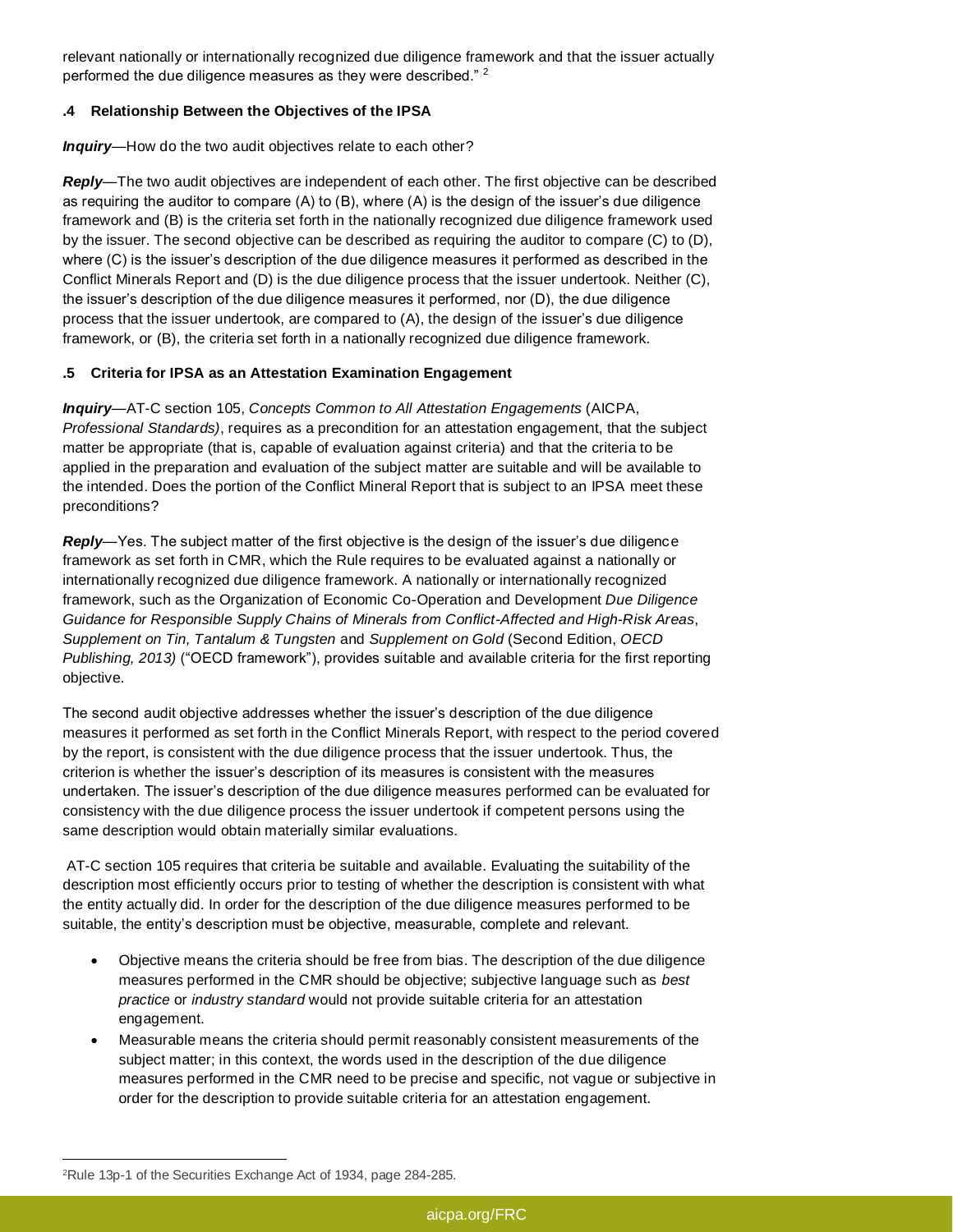Inappropriate description of procedures performed would include adjectives such as *some, reasonable*, *substantive*, or *exhaustive*, or phrases such as *to the best of our efforts*.

- Completeness means that relevant factors that would alter a conclusion about the subject matter are not omitted; in this context, it is not possible for relevant factors to be omitted from the description of the due diligence measures performed that would alter the auditor's conclusion about consistency of the due diligence measures described with the due diligence process undertaken because only the procedures that are actually described will need to be evaluated.
- Relevance means the criteria should be relevant to the subject matter; in this context, the description of the due diligence measures performed should be of the due diligence measures actually performed. Measures that have been included in the design but that have not yet been implemented are not relevant to the description of due diligence measure performed.

Availability to all users is achieved through inclusion of the description in the CMR in a clear manner.

## **.6 Evaluations Outside the Scope of an IPSA**

*Inquiry—*The audit objectives in the Rule address "just the design of the issuer's due diligence measures and the issuer's description of the due diligence measures it performed". $3$  What evaluations are outside the scope of an IPSA?

**Reply—The Rule describes possible audit objective alternatives that were not adopted<sup>4</sup>. These** alternatives included evaluations of:

- The effectiveness of the due diligence measures.
- The accuracy of the conclusions in the Conflict Mineral Report, including whether
	- $\circ$  the issuer's conclusion regarding the source and chain of custody of its conflict minerals is accurate.
	- $\circ$  the issuer appropriately included in the report all its products described as having not been found to be "DRC conflict free".
- Whether the results of the due diligence measures are fairly stated.
- Whether the issuer has evaluated/identified the upstream and downstream due diligence processes.

Only the portion of the CMR that describes the design of the issuer's due diligence framework and the due diligence measures that the issuer performed is within the scope of an IPSA.

Accordingly, the auditor's examination would not include a number of matters, including an evaluation of:

- Matters relating to the issuer's reasonable country of origin inquiry, including the design, operating effectiveness and results thereof.
- The consistency of the due diligence process that the issuer undertook with either the design of the issuer's due diligence framework or the nationally or internationally recognized due diligence framework used by the issuer.
- The completeness of the issuer's description or operating effectiveness of the due diligence measures performed.
- Whether the reader can determine if the due diligence process the issuer undertook is consistent with the nationally or internationally framework used by the issuer.

As the focus of the auditor's objectives is on the design of the issuer's due diligence framework and the due diligence measures undertaken by the issuer, and not on the conclusions that the issuer drew from such procedures, the auditor's examination does not address the issuer's conclusions about:

 The conflict minerals necessary to the functionality or production of the product manufactured or contracted to manufactured.

 $\ddot{\phantom{a}}$ 

<sup>3</sup> Rule 13-p, page 286.

<sup>4</sup> Rule 13-p, page 285.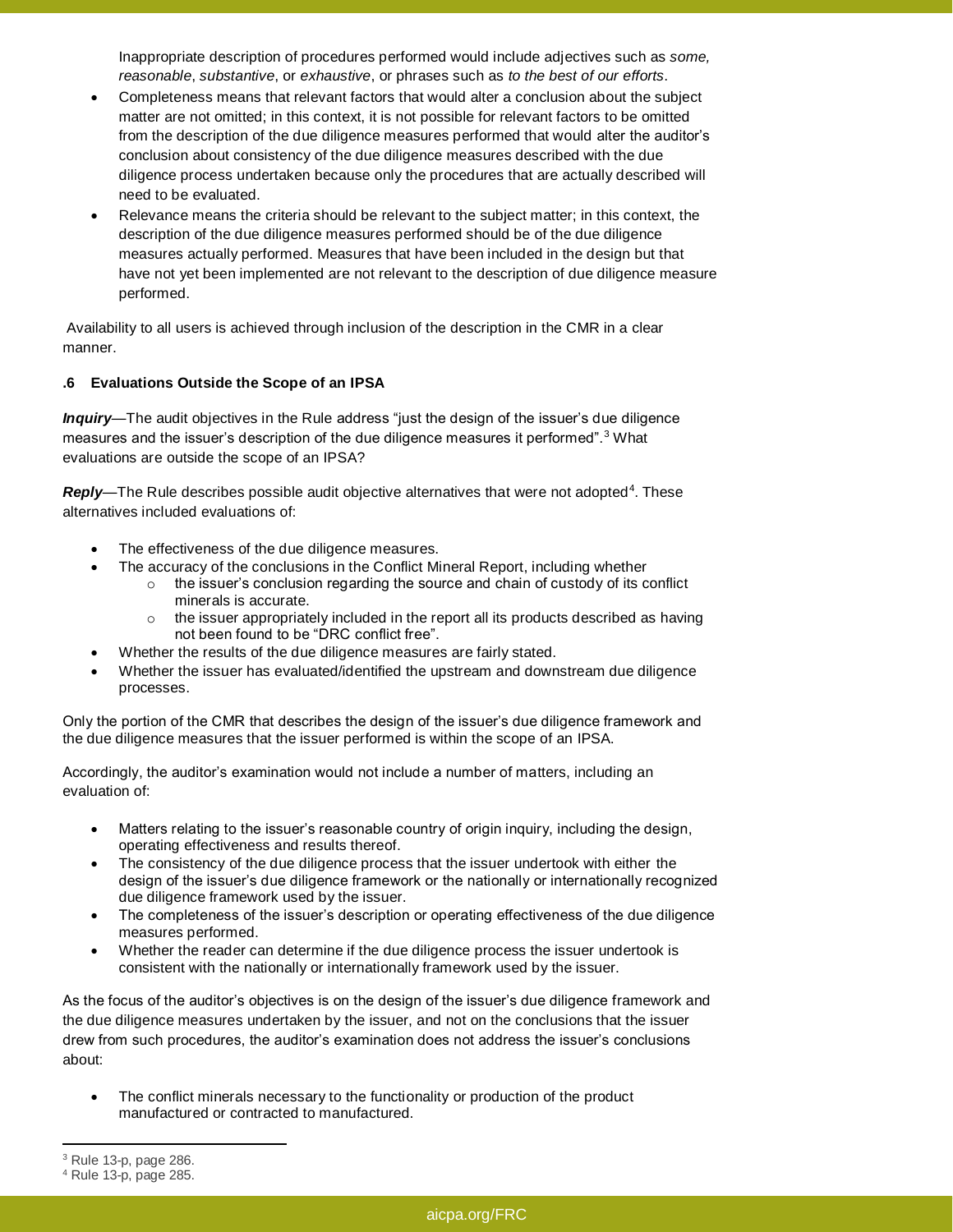- Which conflict minerals were "outside the supply chain" at January 31, 2013.
- The issuer's products subject to due diligence.
- The source or chain of custody of conflict minerals and the suppliers thereof.
- Whether its products were DRC conflict free, not DRC conflict free, DRC conflict free undeterminable, or not been found to be DRC conflict free.

## **.7 Sample Procedures for IPSA**

*Inquiry—*In performing the IPSA, the practitioner is required to perform procedures that will accumulate sufficient evidence to restrict engagement risk to an appropriately low level. What are examples of appropriate procedures?

*Reply—*Appropriate procedures relating to the first objective may include, but are not limited to:

- Ask management to identify how the design of the issuer's due diligence framework is set forth in the CMR. (Note: As of December 2013, the SEC has not provided guidance on how issuers should describe the design of their due diligence framework.)
- Identifying the nationally or internationally recognized due diligence framework used as the basis for the issuer's due diligence framework. (Note: As of December 2013, the OECD framework is the only nationally or internationally recognized framework and this Q&A assumes that management will be using the OECD framework. If management has chosen another framework, appropriate procedures would include reviewing management's determination that such a framework satisfies the SEC's criteria contained in the Rule for conducting due diligence on the source and chain of custody of its conflict minerals and is nationally or internationally recognized.)
- Obtaining management's assertion that the design of the company's due diligence framework, for the period covered by the Conflict Minerals Report, conforms in all material respects to the OECD framework
- Obtaining from management documentation of the design of the issuer's due diligence framework as set forth in the Conflict Minerals Report, with respect to the period covered by the report.
- Inquiring of management how the design of their due diligence framework conforms to the OECD framework.
- Evaluating whether the design is in conformity, in all material respects, with the OECD framework.
- Obtaining management representations that the design of the due diligence framework conforms, in all material respects, to the OECD framework.

Appropriate procedures relating to the second audit objective may include, but are not limited to:

- Obtaining management's assertion that the description of the due diligence measures that the issuer performed is consistent with the due diligence process that the issuer undertook for the period covered by the Conflict Minerals Report.
- Inquiring of management as to, and inspecting documentation identifying, the specific due diligence process undertaken
- Obtaining documentation supporting the description of the reported due diligence measures disclosed or planned to be disclosed in the Conflict Minerals Report
- Performing procedures (such as inquiry, recalculation, observation, and inspection) and obtaining evidence that the description of the due diligence measures performed was consistent, in all material respects, with the due diligence process the issuer undertook. The nature and extent of the specific procedures to be performed are determined, and will vary, based on management's description of its due diligence measures.
- Obtaining management representations that the description of the due diligence measures it performed as set forth in the Conflict Minerals Report, with respect to the period covered by the report, is consistent, in all material respects, with the due diligence process that the issuer undertook.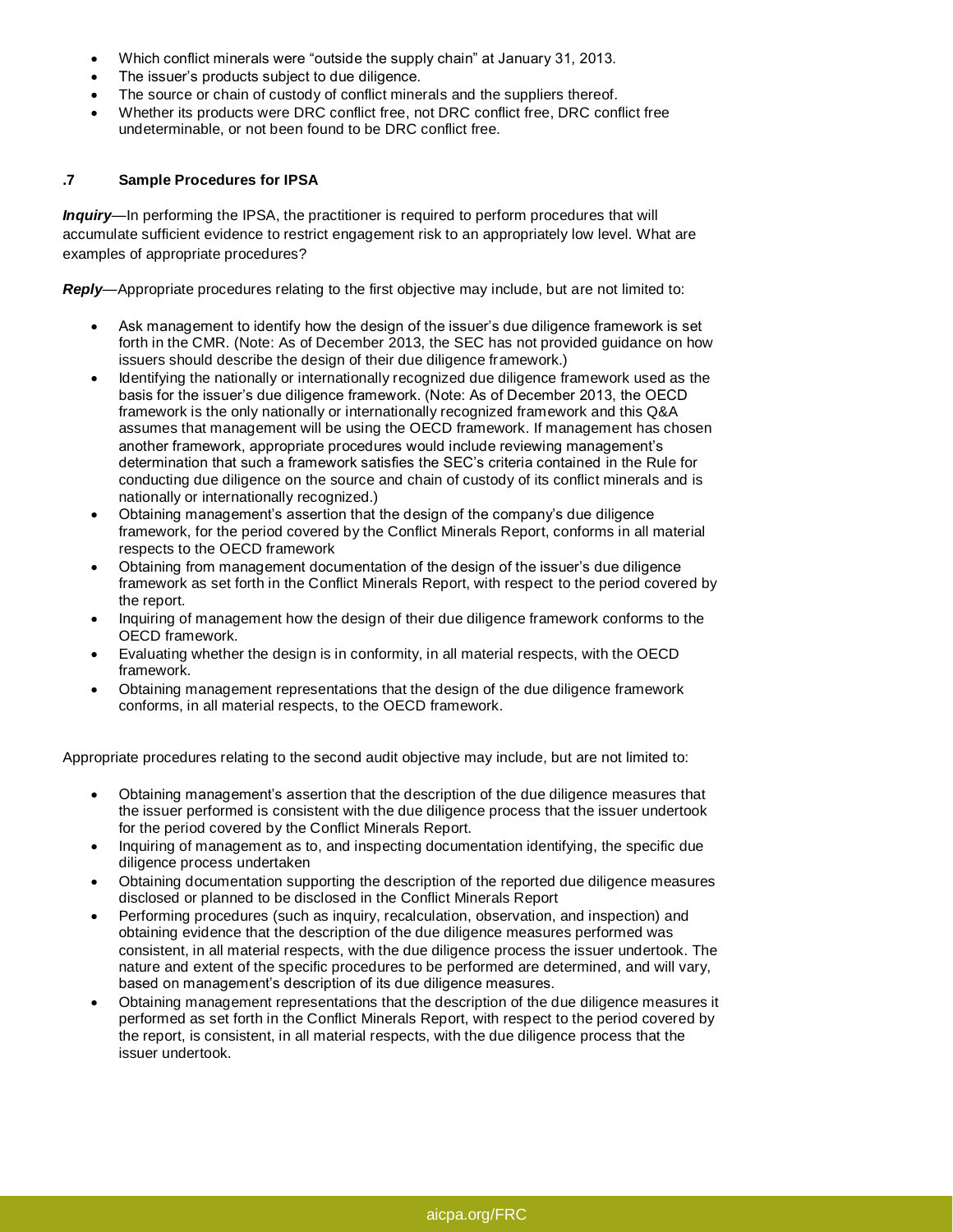#### **.8 GAGAS CPE Requirements**

#### *Inquiry—*What are the requirements for CPE under GAGAS?

*Reply—*The GAGAS CPE requirements are a subset of the GAGAS competence requirement. Paragraph 3.69 of the 2011 *Government Auditing Standards* (the "Yellow Book") states that "the staff assigned to perform the audit must collectively possess adequate professional competence needed to address the audit objectives and perform the work in accordance with GAGAS."

Paragraph 3.76 of the Yellow Book states that each auditor performing work in accordance with GAGAS should complete, every 2 years, at least 24 hours of CPE that directly relates to government auditing, the government environment or the specific or unique environment in which the audited entity operates. This paragraph also includes a requirement for 80 total hours of CPE in a two-year period. For further information about GAGAS CPE requirements, auditors may refer to paragraph 3.76 of the Yellow Book and the GAO's *Guidance on GAGAS Requirements for Continuing Professional Education (www.gao.gov/govaud/ybcpe2005.pdf*)*.*

#### **.9 CPE Topics or Subjects Relevant to an IPSA**

*Inquiry—*What topics or subjects are appropriate to fulfill the 24-hour portion of the GAGAS CPE requirements for an auditor performing an IPSA of a CMR?

*Reply—*Paragraph 3.77 of the Yellow Book states that "determining what subjects are appropriate for individual auditors to satisfy both the 80 and the 24 hour requirements is a matter of professional judgment to be exercised by auditors. . ." Paragraph 16 of *Guidance on GAGAS Requirements for Continuing Professional Education* provides examples of programs and activities that qualify for CPE hours, provided they are in subjects or topics that qualify as GAGAS CPE. Paragraph 18 of that document states "subjects and topics directly related to the specific or unique environment of the entity under audit may include, among others, economic, operating, technical, or regulatory developments in the specialized area in which the audited entity operates and relevant laws and regulations". The following list provides examples of subjects that are relevant to an IPSA of a CMR:

- *Government Auditing Standards*
- AICPA Auditing Standards
- AICPA Attestation Standards
- PCAOB Auditing Standards
- SEC's Conflict minerals rule
- Global trends in regulation of conflict minerals
- OECD Due Diligence Guidance
- Smelter certifications
- Supply chain systems
- Nature of the industry in which the entity operates

## **.10 Reporting Directly on the Subject-Matter or on Management's Assertion**

*Inquiry—*In an IPSA of a CMR, may the practitioner report either directly on the subject matter or on management's assertion for each of the two audit objectives?

*Reply—*In an IPSA performed in accordance with GAGAS and the AICPA attestation standards, a practitioner may report, for either audit objective, either directly on the subject matter or on management's assertion. However, if the CMR includes one or more material misstatements based on the criteria, the practitioner should modify the opinion and express a qualified or adverse opinion directly on the subject matter, as discussed in paragraph .79 of AT-C section 205. Nothing precludes the practitioner from examining an assertion but opining directly on the subject matter.

## **.11 Form of Practitioner's Report for IPSA of a CMR**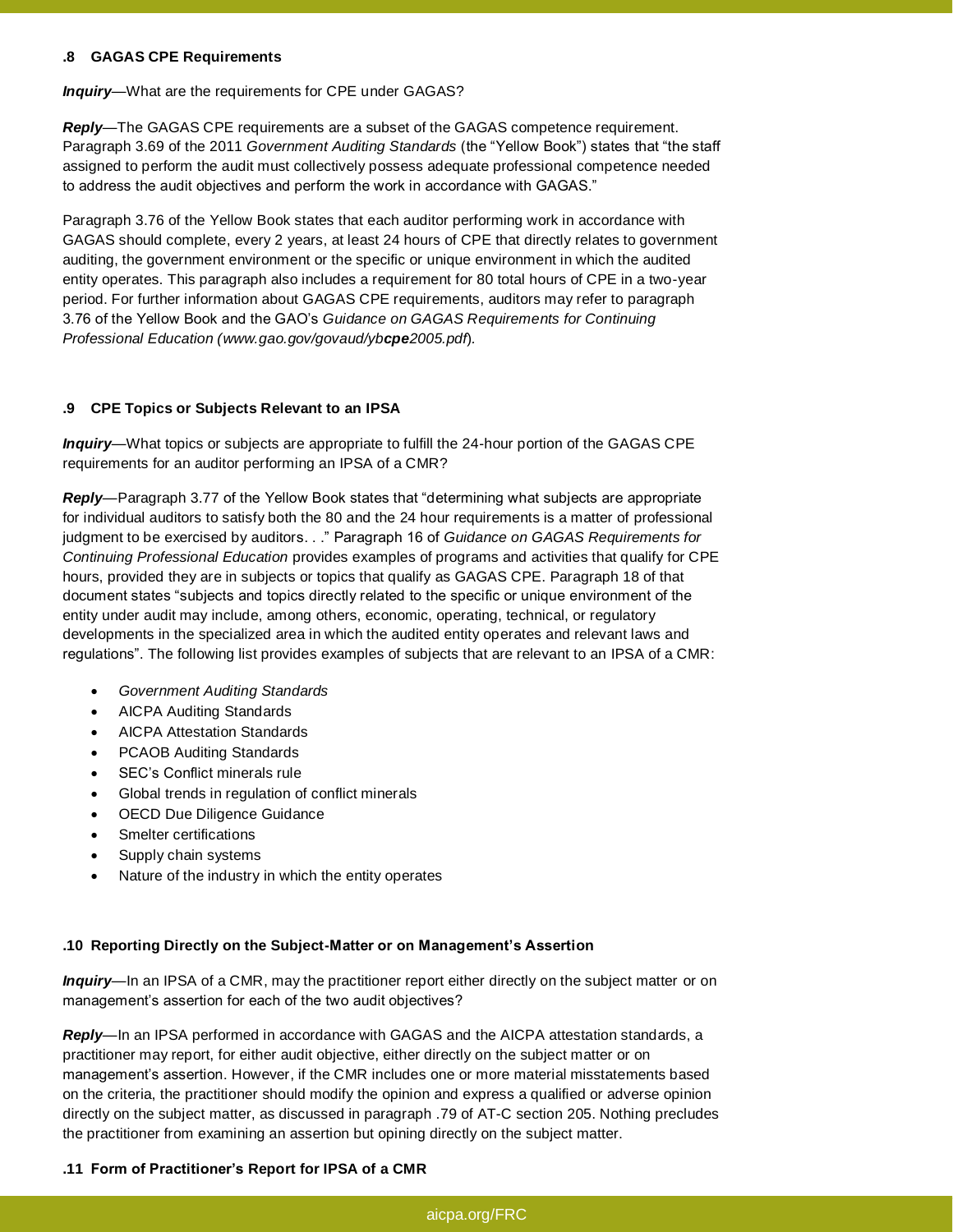*Inquiry—*If a practitioner performs an IPSA in accordance with GAGAS and the AICPA attestation standards (AICPA, *Professional Standards*, AT-C*)*, are there examples of how a report may be drafted?

*Reply—*Examples of a practitioner's report for the IPSA are illustrated below. All illustrations assume that the OECD Due Diligence Guidance is the relevant due diligence framework used by the issuer.

The illustrative IPSA reports presented below include an explanatory paragraph emphasizing matters that were not part of the examination, and the related disclaimer of opinion thereon, to reduce the likelihood of the practitioner's opinion on the subject matter of the two audit objectives being misconstrued. The practitioner should use professional judgment in considering the matters to be emphasized, and language consistent with the particular facts and circumstances of each engagement.

## **Illustration 1**

The following is an illustrative report on an IPSA in which the practitioner examines management's assertion relating to the first audit objective and the subject matter for the second audit objective, and opines directly on the subject matter for both objectives:

## INDEPENDENT ACCOUNTANT'S REPORT

To [*insert appropriate addressee*]

We have examined:

- management's assertion, included in section [*insert section reference*] of the Conflict Minerals Report for the reporting period from January 1 to December 31, 2013, that [*insert management's assertion, for example,* the design of XYZ Company's (the "Company") due diligence framework is in conformity with the criteria set forth in the Organisation of Economic Co-Operation and Development *Due Diligence Guidance for Responsible Supply Chains of Minerals from Conflict-Affected and High-Risk Areas*, Second Edition 2013 ("OECD Due Diligence Guidance")], and
- whether the Company's description of the due diligence measures it performed, as set forth in section [*insert section reference*] of the Conflict Minerals Report for the reporting period from January 1 to December 31, 2013, is consistent, in all material respects, with the due diligence process that the Company undertook.

Management is responsible for the design of the Company's due diligence framework and the description of the Company's due diligence measures set forth in the Conflict Minerals Report, and performance of the due diligence measures. Our responsibility is to express an opinion on the design of the Company's due diligence framework and on the description of the due diligence measures the Company performed, based on our examination.

Our examination was conducted in accordance with attestation standards established by the American Institute of Certified Public Accountants and the standards applicable to attestation engagements contained in *Government Auditing Standards*, issued by the Comptroller General of the United States. Those standards require that we plan and perform the examination to obtain reasonable assurance about whether the design of the Company's due diligence framework is in conformity with the OECD Due Diligence Guidance and whether the description of the due diligence measures the Company performed is consistent with the due diligence process that the Company undertook, in all material respects. An examination involves performing procedures to obtain evidence about the design of the Company's due diligence framework and the description of the due diligence measures the Company performed . The nature, timing and extent of the procedures selected depend on our judgment, including an assessment of the risks of material misstatement of the design of the Company's due diligence framework and the description of the due diligence measures the Company performed , whether due to error or fraud. We believe that the evidence we obtained is sufficient and appropriate to provide a reasonable basis for our opinion.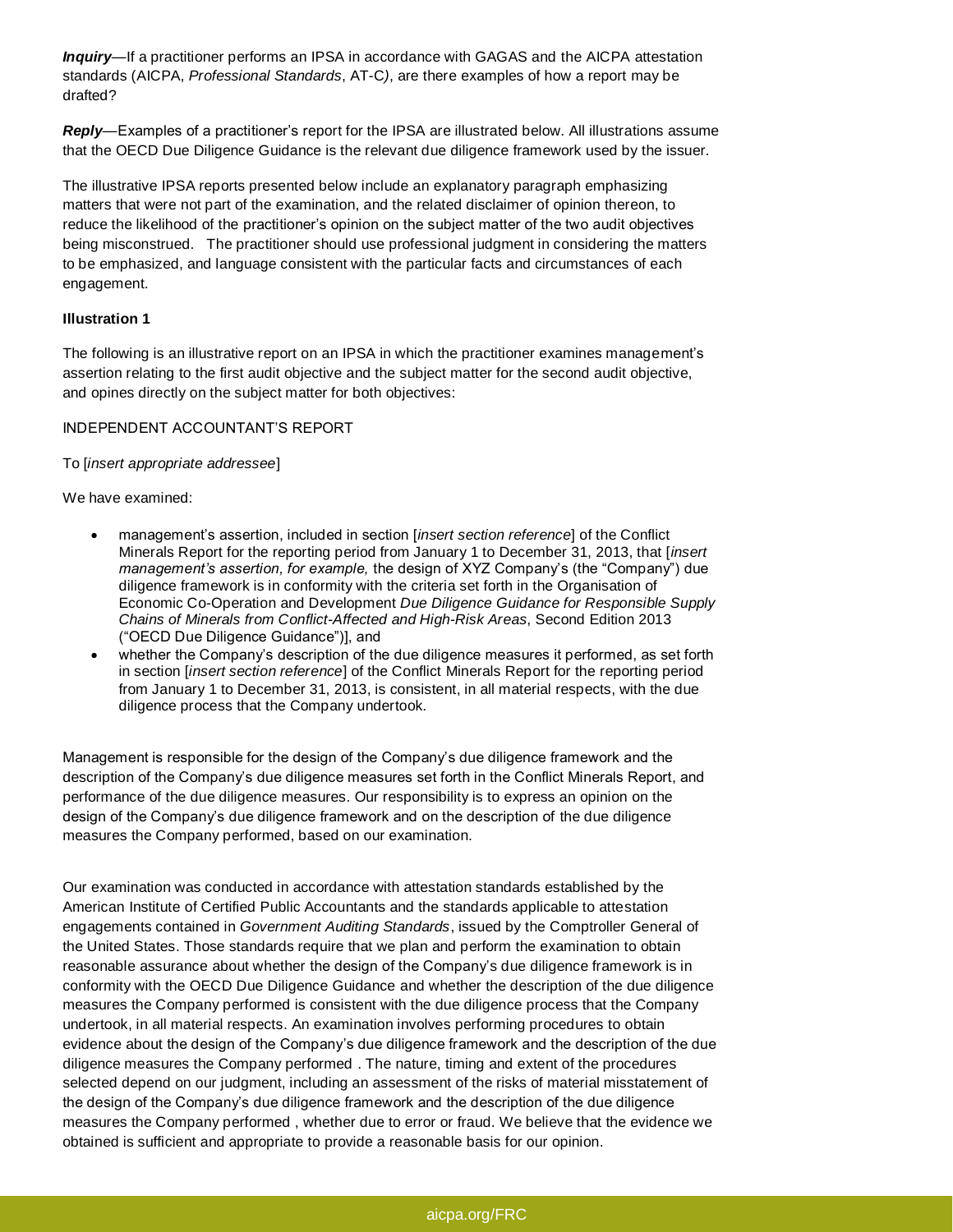Our examination was not conducted for the purpose of evaluating:

- The consistency of the due diligence measures that the Company performed with either the design of the Company's due diligence framework or the OECD Due Diligence Guidance;
- The completeness of the Company's description of the due diligence measures performed;
- The suitability of the design or operating effectiveness of the Company's due diligence process;
- Whether a third party can determine from the Conflict Minerals Report if the due diligence measures the Company performed are consistent with the OECD Due Diligence Guidance;
- The Company's reasonable country of origin inquiry (RCOI), including the suitability of the design of the RCOI, its operating effectiveness, or the results thereof; or
- The Company's conclusions about the source or chain of custody of its conflict minerals, those products subject to due diligence, or the DRC Conflict Free status of its products.

Accordingly, we do not express an opinion or any other form of assurance on the aforementioned matters or any other matters included in any section of the Conflict Minerals Report other than section(s) [*insert reference to section(s) referenced in paragraph 1 of this report*].

In our opinion,

- the design of the Company's due diligence framework for the reporting period from January 1 to December 31, 2013, as set forth in section [*insert section reference*] of the Conflict Minerals Report is in conformity, in all material respects, with the OECD Due Diligence Guidance, and
- the Company's description of the due diligence measures it performed as set forth in section [*insert section reference*] of the Conflict Minerals Report for the reporting period from January 1 to December 31, 2013, is consistent, in all material respects, with the due diligence process that the Company undertook.

[*Practitioner's signature*]

[*Practitioner's city and state*]

[*Date of Practitioner's report*]

#### **Illustration 2**

The following is an illustrative report for an IPSA in which the practitioner examines and opines directly on the subject matter for both objectives:

INDEPENDENT ACCOUNTANT'S REPORT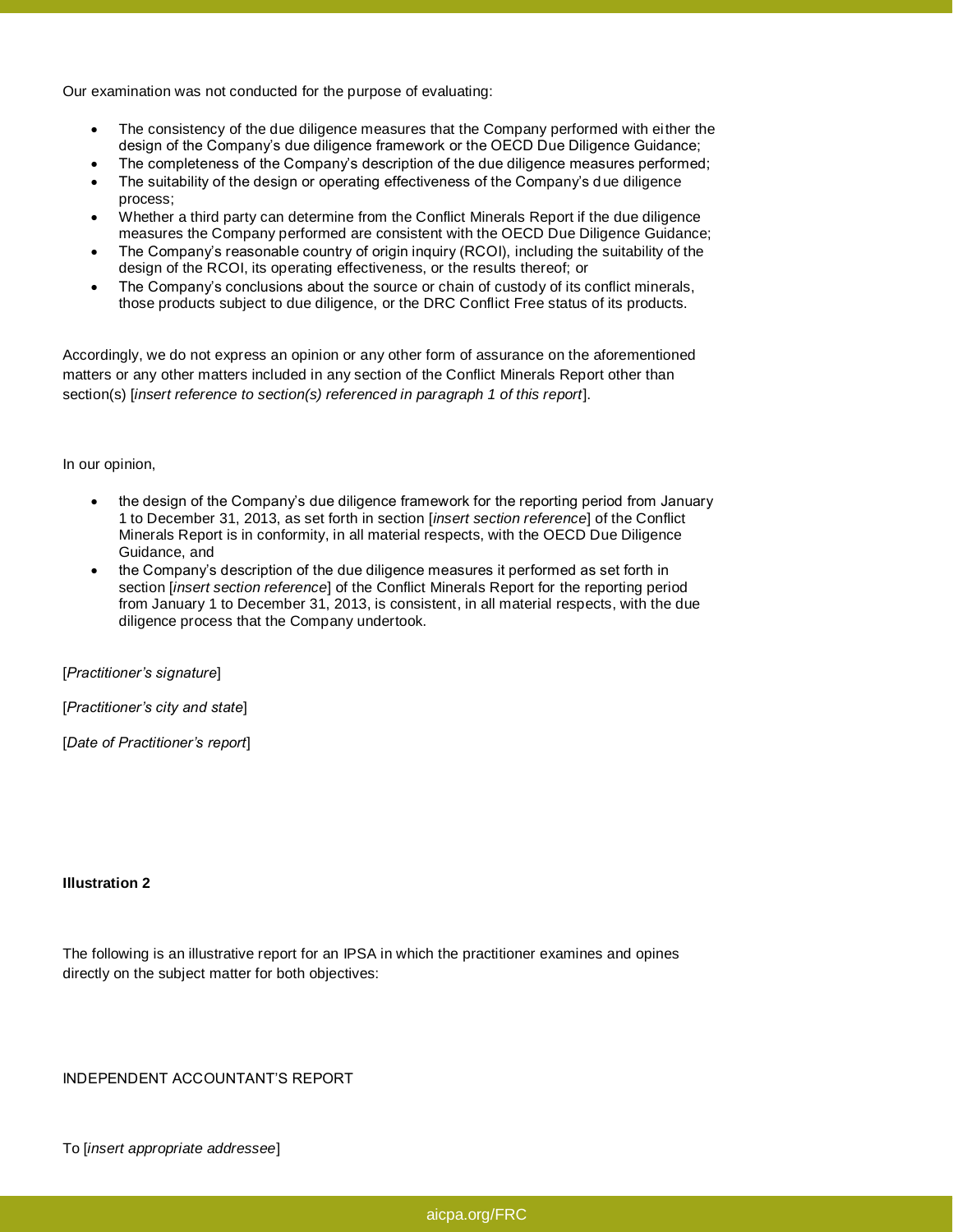We have examined:

- whether the design of XYZ Company's (the "Company") due diligence framework as set forth in section [*insert section reference*] of the Conflict Minerals Report for the reporting period from January 1 to December 31, 2013, is in conformity, in all material respects, with the criteria set forth in the Organisation of Economic Co-Operation and Development *Due Diligence Guidance for Responsible Supply Chains of Minerals from Conflict-Affected and High-Risk Areas*, Second Edition 2013 ("OECD Due Diligence Guidance"), and
- whether the Company's description of the due diligence measures it performed, as set forth in section [*insert section reference*] of the Conflict Minerals Report for the reporting period from January 1 to December 31, 2013, is consistent, in all material respects, with the due diligence process that the Company undertook.

Management is responsible for the design of the Company's due diligence framework and the description of the Company's due diligence measures set forth in the Conflict Minerals Report, and performance of the due diligence measures. Our responsibility is to express an opinion on the design of the Company's due diligence framework and on the description of the due diligence measures the Company performed, based on our examination.

Our examination was conducted in accordance with attestation standards established by the American Institute of Certified Public Accountants and the standards applicable to attestation engagements contained in *Government Auditing Standards*, issued by the Comptroller General of the United States Those standards require that we plan and perform the examination to obtain reasonable assurance about whether the design of the Company's due diligence framework is in conformity with the OECD Due Diligence Guidance and whether the description of the due diligence measures the Company performed is consistent with the due diligence process that the Company undertook, in all material respects. An examination involves performing procedures to obtain evidence about the design of the Company's due diligence framework and the description of the due diligence measures the Company performed . The nature, timing and extent of the procedures selected depend on our judgment, including an assessment of the risks of material misstatement of the design of the Company's due diligence framework and the description of the due diligence measures the Company performed , whether due to error or fraud. We believe that the evidence we obtained is sufficient and appropriate to provide a reasonable basis for our opinion.

Our examination was not conducted for the purpose of evaluating:

- The consistency of the due diligence measures that the Company performed with either the design of the Company's due diligence framework or the OECD Due Diligence Guidance;
- The completeness of the Company's description of the due diligence measures performed;
- The suitability of the design or operating effectiveness of the Company's due diligence process;
- Whether a third party can determine from the Conflict Minerals Report if the due diligence measures the Company performed are consistent with the OECD Due Diligence Guidance;
- The Company's reasonable country of origin inquiry (RCOI), including the suitability of the design of the RCOI, its operating effectiveness, or the results thereof; or
- The Company's conclusions about the source or chain of custody of its conflict minerals, those products subject to due diligence, or the DRC Conflict Free status of its products.

Accordingly, we do not express an opinion or any other form of assurance on the aforementioned matters or any other matters included in any section of the Conflict Minerals Report other than section(s) [*insert reference to section(s) referenced in paragraph 1 of this report*].

#### [aicpa.org/FRC](htp://www.aicpa.org/FRC)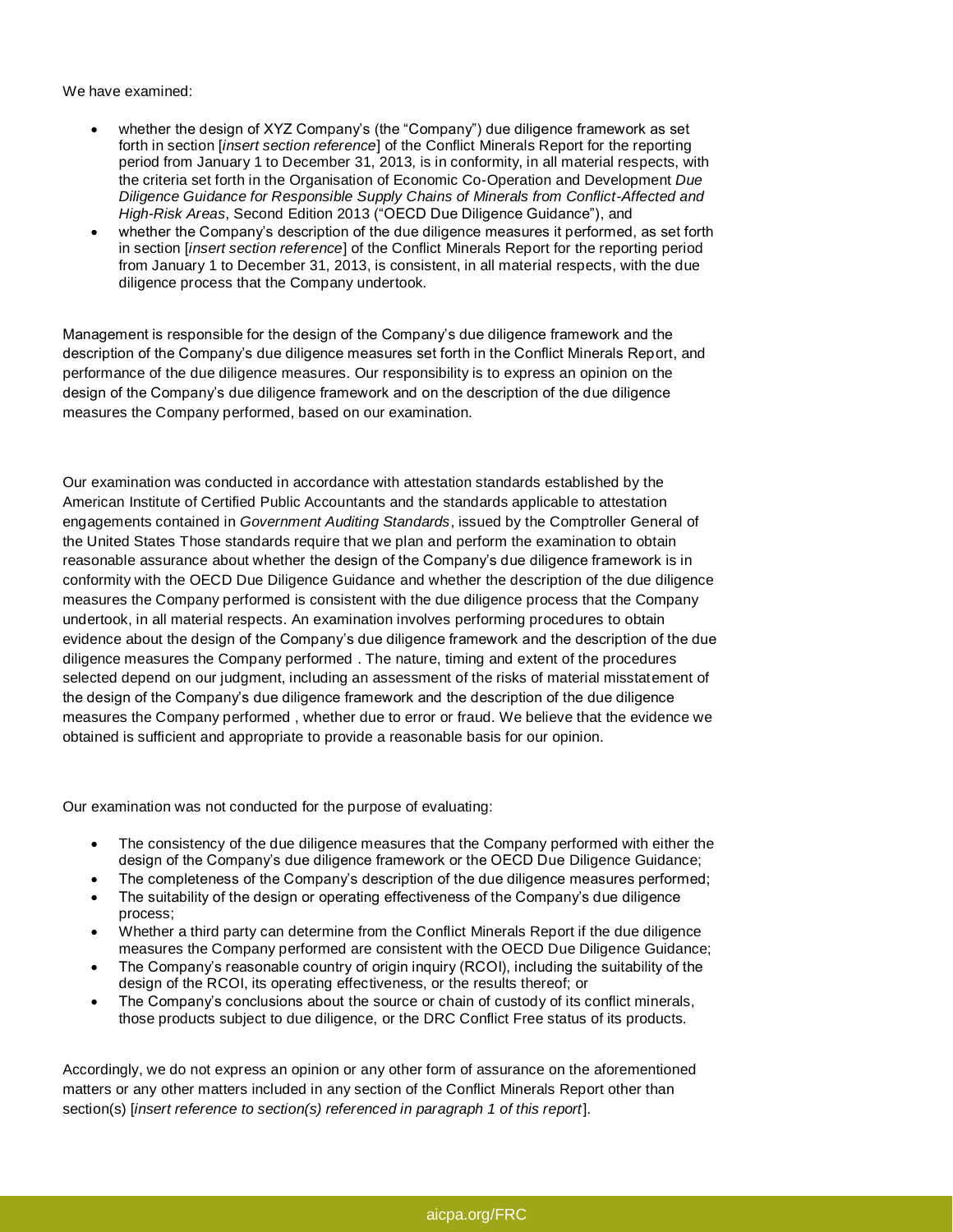In our opinion,

- the design of the Company's due diligence framework for the reporting period from January 1 to December 31, 2013, as set forth in section [*insert section reference*] of the Conflict Minerals Report is in conformity, in all material respects, with the OECD Due Diligence Guidance, and
- the Company's description of the due diligence measures it performed as set forth in section [*insert section reference*] of the Conflict Minerals Report for the reporting period from January 1 to December 31, 2013, is consistent, in all material respects, with the due diligence process that the Company undertook.

[*Practitioner's signature*]

[*Practitioner's city and state*]

[*Date of Practitioner's report*]

#### **Illustration 3**

Illustration 3 provides alternate language for the first two paragraphs of illustration 2; otherwise the report is the same as in illustration 2. Whether to use illustration 2 or illustration 3 is solely a matter of practitioner preference.

INDEPENDENT ACCOUNTANT'S REPORT

To [*insert appropriate addressee*]

We have examined:

- the design of XYZ Company's (the "Company") due diligence framework as set forth in section [*insert section reference*] of the Conflict Minerals Report for the reporting period from January 1 to December 31, 2013, and
- the Company's description of the due diligence measures it performed, as set forth in section [*insert section reference*] of the Conflict Minerals Report for the reporting period from January 1 to December 31, 2013.

Management is responsible for the design of the Company's due diligence framework and the description of the Company's due diligence measures set forth in the Conflict Minerals Report, and performance of the due diligence measures. Our responsibility is to express an opinion, based on our examination, on

- whether the design of the Company's due diligence framework is in conformity, in all material respects, with the criteria set forth in the Organisation of Economic Co-Operation and Development *Due Diligence Guidance for Responsible Supply Chains of Minerals from Conflict-Affected and High-Risk Areas*, Second Edition 2013 ("OECD Due Diligence Guidance"), and
- whether the description of the due diligence measures the Company performed is consistent, in all material respects, with the due diligence process that the Company undertook.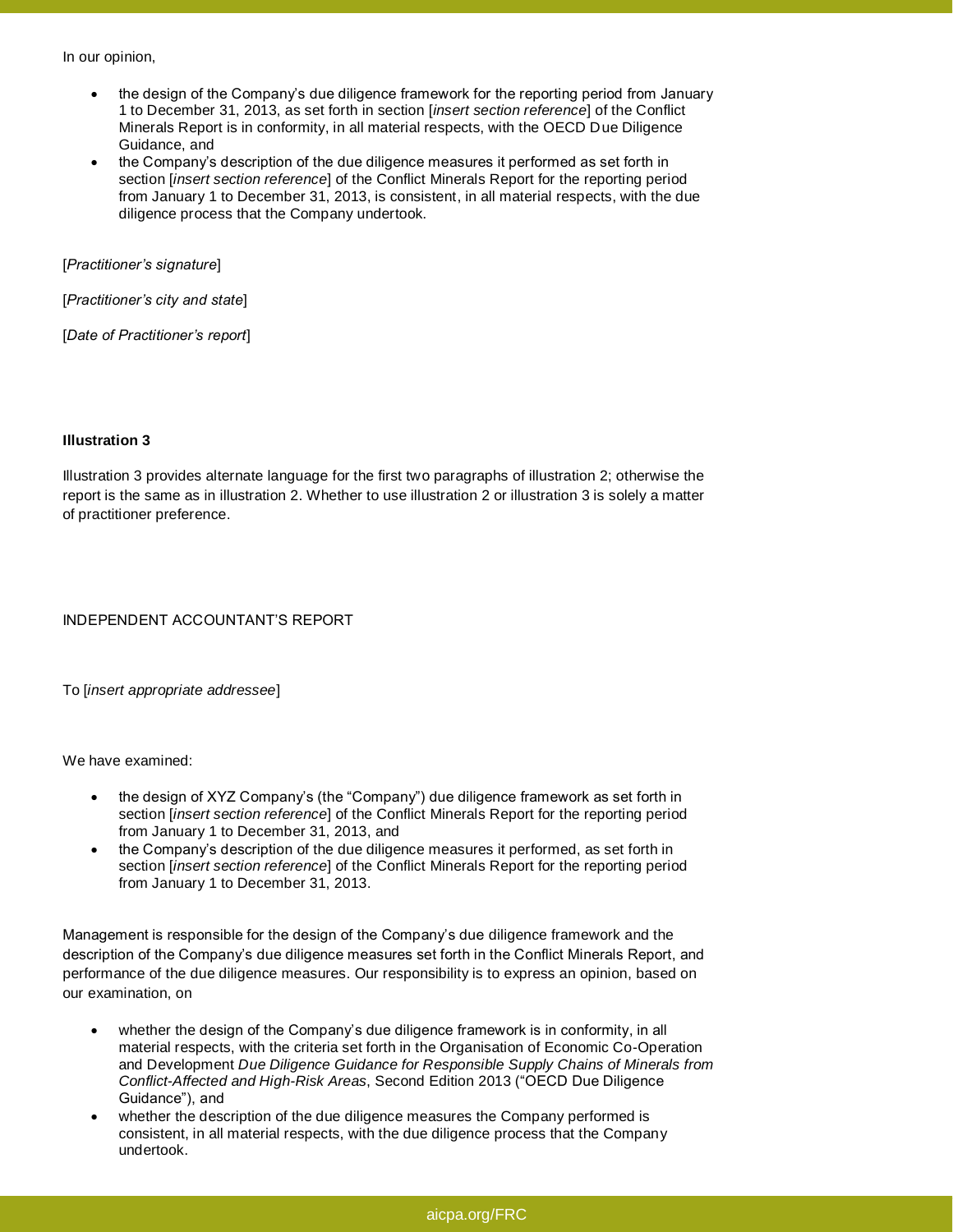Our examination was conducted in accordance with attestation standards established by the American Institute of Certified Public Accountants and the standards applicable to attestation engagements contained in *Government Auditing Standards*, issued by the Comptroller General of the United States Those standards require that we plan and perform the examination to obtain reasonable assurance about whether the design of the Company's due diligence framework is in conformity with the OECD Due Diligence Guidance and whether the description of the due diligence measures the Company performed is consistent with the due diligence process that the Company undertook, in all material respects. An examination involves performing procedures to obtain evidence about the design of the Company's due diligence framework and the description of the due diligence measures the Company performed . The nature, timing and extent of the procedures selected depend on our judgment, including an assessment of the risks of material misstatement of the design of the Company's due diligence framework and the description of the due diligence measures the Company performed , whether due to error or fraud. We believe that the evidence we obtained is sufficient and appropriate to provide a reasonable basis for our opinion.

Our examination was not conducted for the purpose of evaluating:

- The consistency of the due diligence measures that the Company performed with either the design of the Company's due diligence framework or the OECD Due Diligence Guidance;
- The completeness of the Company's description of the due diligence measures performed;
- The suitability of the design or operating effectiveness of the Company's due diligence process;
- Whether a third party can determine from the Conflict Minerals Report if the due diligence measures the Company performed are consistent with the OECD Due Diligence Guidance;
- The Company's reasonable country of origin inquiry (RCOI), including the suitability of the design of the RCOI, its operating effectiveness, or the results thereof; or
- The Company's conclusions about the source or chain of custody of its conflict minerals, those products subject to due diligence, or the DRC Conflict Free status of its products.

Accordingly, we do not express an opinion or any other form of assurance on the aforementioned matters or any other matters included in any section of the Conflict Minerals Report other than section(s) [*insert reference to section(s) referenced in paragraph 1 of this report*].

In our opinion,

- the design of the Company's due diligence framework for the reporting period from January 1 to December 31, 2013, as set forth in section [*insert section reference*] of the Conflict Minerals Report is in conformity, in all material respects, with the OECD Due Diligence Guidance, and
- the Company's description of the due diligence measures it performed as set forth in section [*insert section reference*] of the Conflict Minerals Report for the reporting period from January 1 to December 31, 2013, is consistent, in all material respects, with the due diligence process that the Company undertook.

[*Practitioner's signature*]

[*Practitioner's city and state*]

[*Date of Practitioner's report*]

**.12 Communicating Findings Required to be Communicated by GAGAS in an IPSA**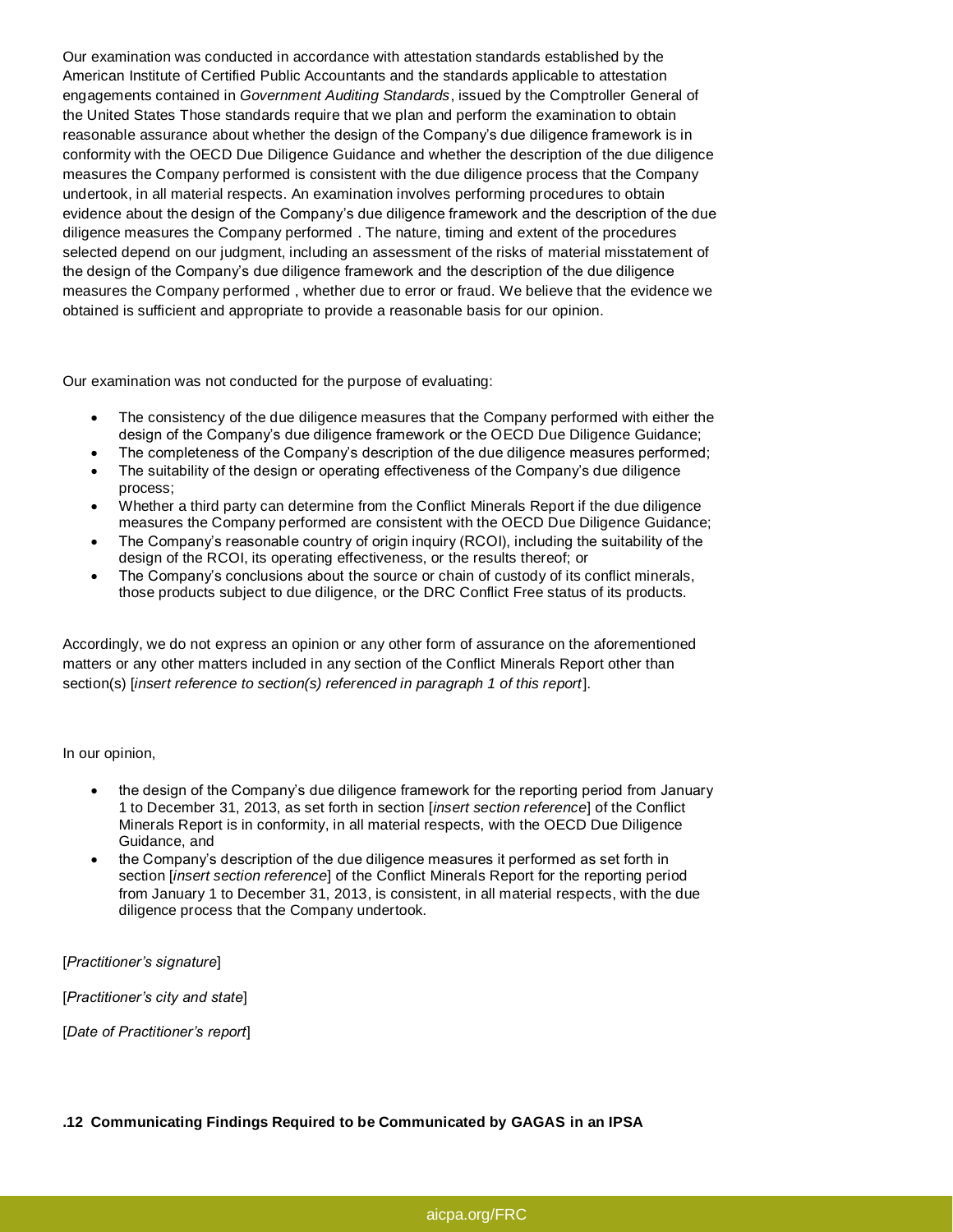*Inquiry—*GAGAS require the practitioner's attest report to disclose any matters (often referred to as findings) that are set forth in paragraphs 5.20–.26 of the Yellow Book. Paragraphs 5.27–.28 of the Yellow Book set forth the presentation requirements that the practitioner should use, to the extent possible, in reporting a finding. When findings that are required to be communicated are identified, how would a practitioner communicate the findings?

*Reply—* Attestation Interpretation No. 1, "Reporting on Attestation Engagements Performed in Accordance With *Government Auditing Standards*," of AT-C section 205 (AICPA, *Professional Standards*, AT-C sec. 9205.01–.03*)*, addresses this question. When findings that are required to be communicated are identified, a practitioner may communicate the findings in the practitioner's attest report for the IPSA as described in paragraph .03 of AT-C section 9205 or in a separate report which is referred to in the practitioner's attest report for the IPSA. The following is an example of language that would be added to the practitioner's attest report when the practitioner chooses to communicate this information in the practitioner's attest report for the IPSA. These paragraphs would follow the opinion paragraph.

In accordance with *Government Auditing Standards*, we are required to report significant deficiencies and material weaknesses in internal control, and instances of fraud, abuse and noncompliance with provisions of laws, regulations, contracts or grant agreements that have a material effect on the design of the Company's due diligence framework or the description of the Company's due diligence measures as set forth in section [*insert section reference*] of the Conflict Minerals Report. We are also required to obtain the views of responsible officials concerning the findings, conclusions, and recommendations, as well as any planned corrective actions. Our examination disclosed certain findings that are required to be reported under *Government Auditing Standards* and those findings are described in the attached Schedule of Findings, along with the views of responsible officials. We performed our examination for the purpose described herein and not for the purpose of expressing an opinion on the internal control over the Company's due diligence measures or on compliance and other matters; accordingly, we express no such opinion.

The purpose of the attached Schedule of Findings is solely to describe certain findings that are required to be reported on our examination engagement, and not to express an opinion on the internal control over the Company's due diligence measures or on compliance and other matters. This Schedule of Findings is an integral part of an examination engagement under *Government Auditing Standards* when findings that are required to be reported are identified based upon the work performed. Accordingly, the attached Schedule of Findings is not suitable for any other purpose.

#### **.13 Attributes of a CMR That Facilitate an IPSA**

*Inquiry—*What are the attributes of a CMR that will facilitate an IPSA?

*Reply—*While the Form SD instructions do not specify any particular section headings or subheadings that an issuer is required to use in its CMR, the use of various section headings and subheadings within the CMR may facilitate the identification of the portion of the CMR subject to the IPSA in the practitioner's attest report as well as improving the readability of the CMR. Two sections that are expected to appear in a CMR based on the Form SD instructions are "Due Diligence" and "Product Description". In the "Due Diligence" section, subheadings for the design and description of due diligence measures performed would facilitate references in the practitioner's attest report, as would separately describing due diligence measures performed subject to audit and, if included, due diligence measures not subject to audit. An issuer might also include other headings as illustrated in this [CMR depiction.](file:///C:/Users/agoldman/Documents/ASB%20Conflict%20minerals/Materials%20for%20website/Q&A%20CMR%20Depiction%20-%20graphic.pdf)

#### **.14 Management Representations**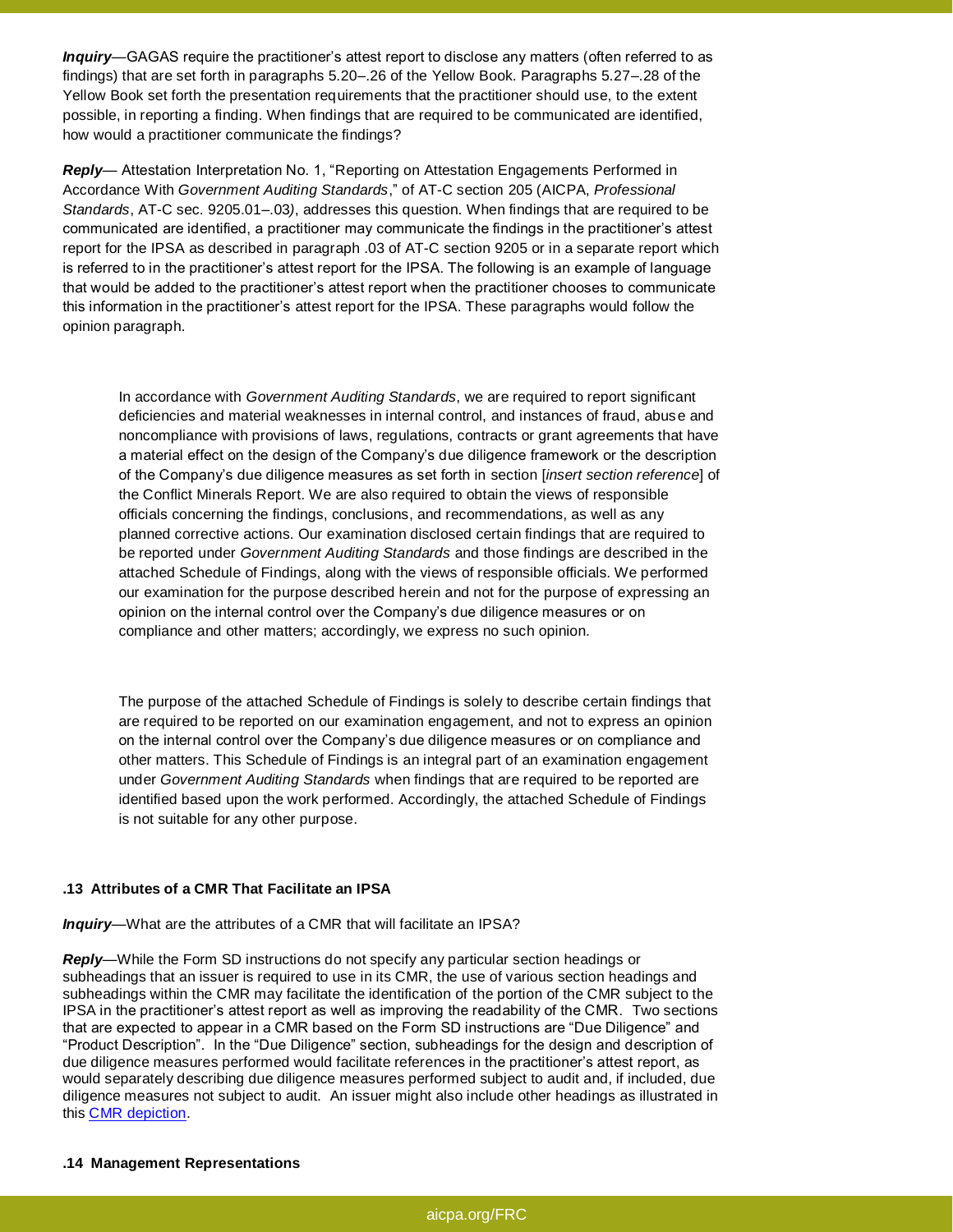*Inquiry—*Paragraph .50 of AT-C section 205 states that a practitioner should request from the responsible party written representations in the form of a letter, and requires specific representations. In an engagement to perform an IPSA, what matters might appear in a representation letter from management?

*Reply—*Representations that a practitioner should obtain from management are:

- We confirm we are responsible for: [paragraph .50*d* of AT-C section 205]
	- $\circ$  The selection of the framework as the criteria against which we have evaluated the design of our due diligence framework. [Note that as of December 2014 the OCED framework is the only nationally or internationally recognized and this Q&A assumes that management will be using the OECD framework.]
	- o The assertion in the CMR that the design of our due diligence framework is in conformity with the OECD framework.
	- o Determining that the OECD framework represents appropriate criteria for our purposes.
	- o The description of the due diligence measures that the Company performed, as set forth in the CMR.
- The design of the Company's due diligence framework is in conformity with the criteria set forth in the OECD framework, and the Company's description of the due diligence measures it performed is consistent with the due diligence process that the Company undertook for the reporting period from January 1, 201X to December 31, 201X (the "Reporting Period"). [paragraph .50*a* of AT-C section 205]
- We are not aware of any matters contradicting our assertion about the design of the Company's due diligence framework or the description of the Company's due diligence measures performed for the Reporting Period, as set forth in the CMR, nor have we received any communications from regulatory agencies, reporting agencies, or others affecting our assertion(s) and disclosures including communications received between the end of the period addressed in the written assertion and the date of the practitioner's report. [paragraph .50*c* of AT-C section 205]
- There have been no events occurring subsequent to December 31, 201X and through the date of this letter that would have a material effect on the design of the Company's due diligence framework or the Company's due diligence measures performed for the Reporting Period, as set forth in the CMR. [paragraph .50*e* of AT-C section 205]
- We have provided you with access to all records, data, and other information or documentation related to our due diligence framework and the Company's due diligence measures performed, including related documentation of internal control [paragraph .50*f* of AT-C section 205]
- We have disclosed to you all known control deficiencies, including significant deficiencies and material weaknesses, in the design or operation of our internal controls regarding the reliability and the preparation of the CMR and the related disclosures in the Form SD. [paragraph .50*i* of AT-C section 205]
- We have no knowledge of abuse, fraud, or suspected or alleged fraud affecting the Company involving: [paragraph .50*i* of AT-C section 205]
	- o Management
	- $\circ$  Employees who have significant roles in internal control over the preparation of the CMR or the related disclosures in the Form SD
	- $\circ$  Others where the fraud could have a material effect on the CMR or the related disclosures in the Form SD

Representations that a practitioner also might obtain from management are included in the following illustrations:

## [aicpa.org/FRC](htp://www.aicpa.org/FRC)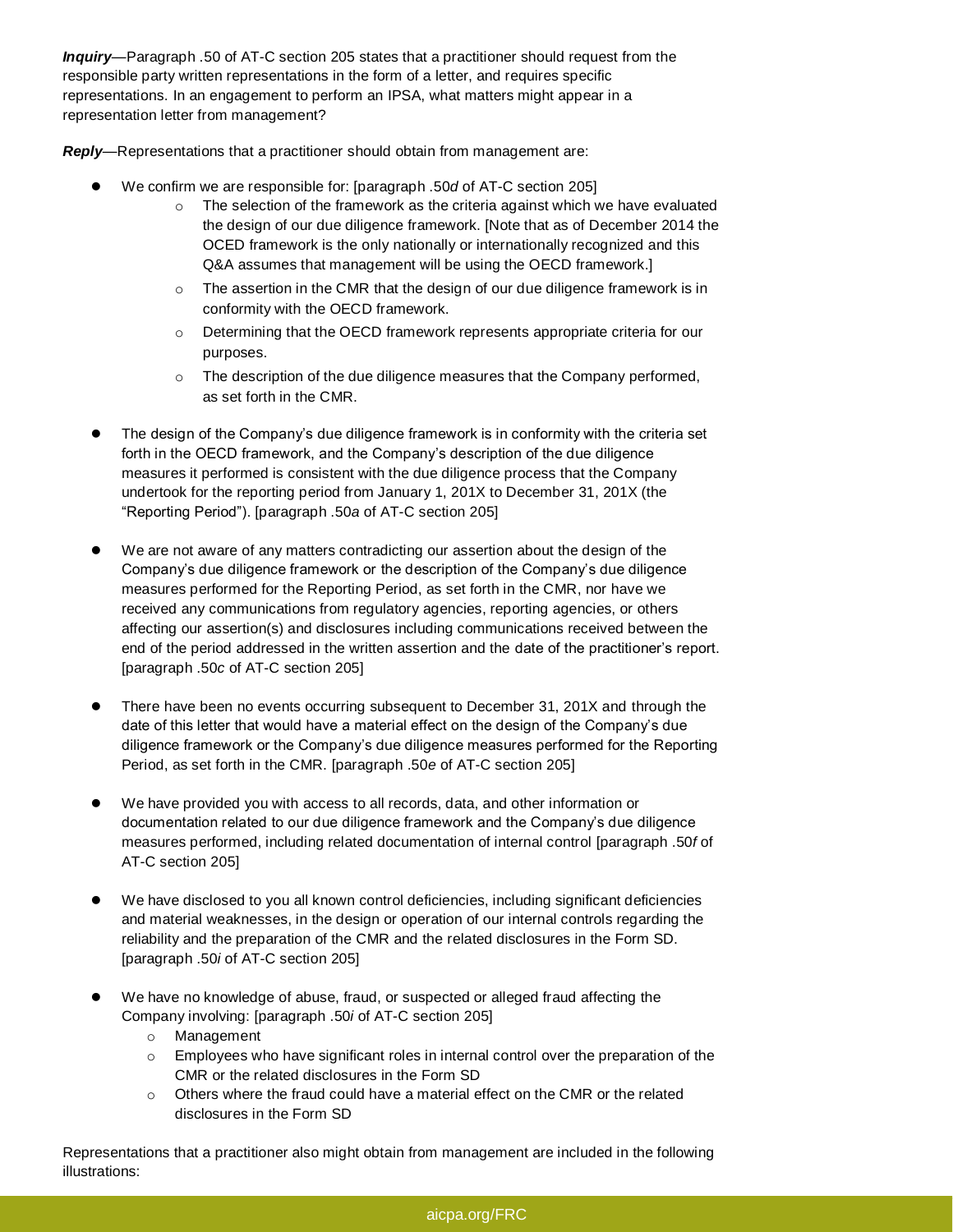- We confirm we are responsible for: [paragraph .50*d* of AT-C section 205]
	- o The preparation, fair presentation, and overall accuracy of the Form SD, including the Conflict Minerals Report (CMR), in accordance with Rule 13p-1 of the Securities and Exchange Act of 1934 (the "Rule").
	- o Identifying and ensuring that the Company complies with the laws and regulations applicable to its activities, including the Rule, and informing you of any known violations of such laws and regulations
	- o The relevancy and accuracy of the information included in the Form SD and the CMR, including the Company's determination of the source or chain of custody of its conflict minerals, and determination of those products subject to due diligence.
	- o Designing, implementing, and maintaining effective internal control relevant to the preparation and fair presentation of the Form SD and CMR that are free from material misstatement, whether due to fraud or error.
- $\circ$  The CMR and the related disclosures in the Form SD comply with the requirements of the Rule for the Reporting Period.
- We have communicated to you any changes in the design of the Company's due diligence framework subsequent to December 31, 201X.
- We have established and maintained a process to address and track the status of your findings, conclusions, and recommendations. We have provided to you our views on such matters, as well as planned corrective actions to be included in the report. We have also identified and informed you of findings and recommendations from previous audits, attestation engagements, or other studies that could have a material effect on the CMR and whether any related recommendations were implemented or corrective actions taken.
- We have identified and disclosed to you all laws, regulations, contracts, and grant agreements and other matters that have a direct and material effect on the subject matter and instances of noncompliance.
- (Statements on any additional matters that the engagement team deems appropriate to tailor the representation letter to the circumstances of the engagement. This may also include representations specific to related non-audit services performed in connection with the conflict mineral examination and representations, if any, needed for an engagement conducted in accordance with GAGAS.)
- We have provided you with:
	- o Support and documentation related to our respective assertions
	- o Additional information you have requested for purposes of your examination
	- o Unrestricted access to persons from whom you determined it was necessary to obtain evidence.